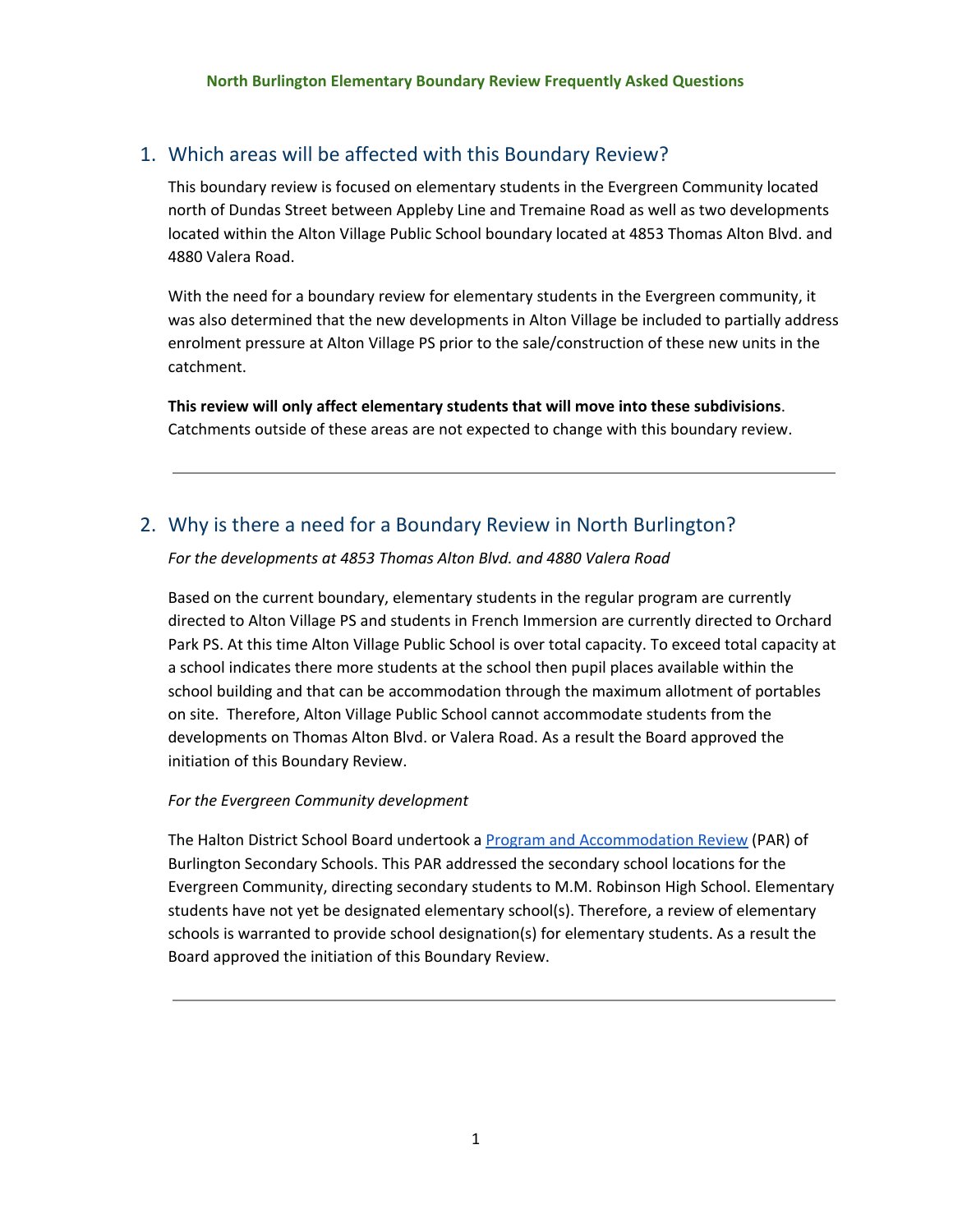# 3. Where are the students currently attending school?

At this time there are no students residing in any of the three areas.

# 4. What is the process for this review?

The Halton District School Board's Boundary Review [Administration](https://www.hdsb.ca/our-board/Policy/BoundaryReviewsSchools.pdf) Procedure (updated September 2016), provides staff with two [consultation](https://www.hdsb.ca/schools/School%20Boundary%20Reviews/2016%20Burlington%20510-0303Subd/BoundaryReviewFlowchart.pdf) process pathways.

 $Pathway 2$  $Pathway 2$  is to inform the community. Pathway 2 exists for unique circumstances, as is the case for these areas. Since there are no current students that reside in these areas, community representatives are not available at this time. This would qualify as a unique circumstance, therefore the Board will follow Pathway 2.

Pathway 2 allows for the opportunity to delegate the Board of Trustees regarding the recommended option.

# 5. What is the timeline for this review?

| September 19, 2018      | Board Approves Boundary Review                          |
|-------------------------|---------------------------------------------------------|
| November/December, 2018 | <b>Boundary Review Steering Committee Meetings</b>      |
| January 7, 2019 (noon)  | Deadline to request to delegate to the Board on Jan. 9  |
| January 9, 2019         | Director's Recommendation to the Board for Information  |
| January 21, 2019 (noon) | Deadline to request to delegate to the Board on Jan. 23 |
| January 23, 2019        | Director's Recommendation to the Board for Decision     |
|                         |                                                         |

### 6. What schools are under review?

Schools under review at this time are:

- Alexander's PS
- Alton Village PS
- Charles R. Beaudoin PS
- Florence Meares PS
- John William Boich PS
- Orchard Park PS

It is not the intent of this boundary review to remove students that currently reside in the catchment of their assigned school and attend their home school. It is the intent to redirect students living in these new developments to elementary schools without accommodation pressures.